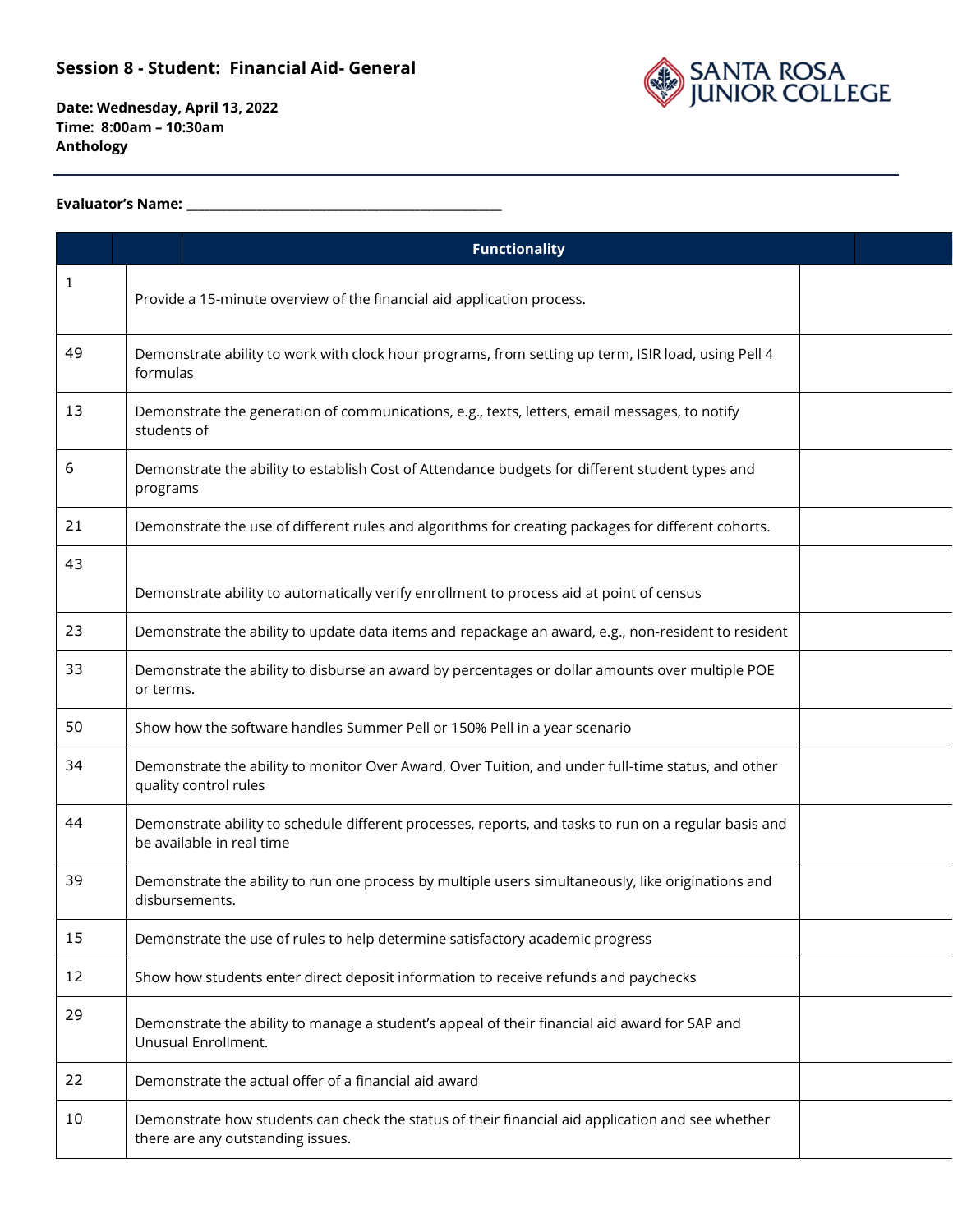

**Date: Wednesday, April 13, 2022 Time: 8:00am – 10:30am Anthology**

|    | <b>Functionality</b>                                                                                                                                |  |  |
|----|-----------------------------------------------------------------------------------------------------------------------------------------------------|--|--|
| 11 | Show how students can enter information and upload documents to complete their financial aid<br>application                                         |  |  |
| 18 | Demonstrate the use of imaging technology that enables the capture of hardcopy information, e.g.,<br>tax returns.                                   |  |  |
| 8  | Demonstrate the interface to link online form submissions to the ERP                                                                                |  |  |
| 2  | Demonstrate the automated loading of ISIR data and where ISIRs are housed                                                                           |  |  |
| 3  | Demonstrate the ability to store and access complete ISIR records for multiple years                                                                |  |  |
| 4  | Demonstrate the ability to set default parameters for ISIR records and then override them for<br>specific students                                  |  |  |
| 38 |                                                                                                                                                     |  |  |
|    | Demonstrate the ability to interface with other systems (Federal, State) using APIs, such as<br>EdConnect, COD, NSLDS                               |  |  |
| 26 | Show how SAP is calculated automatically                                                                                                            |  |  |
| 31 | Demonstrate the disbursement of a financial aid award, including origination, authorization and<br>disbursement for grants, scholarships, and loans |  |  |
| 32 | Show how rules and real-time validations are used during the disbursement process - e.g., units<br>enrolled, SAP, etc.                              |  |  |
| 25 | Demonstrate the ability to place holds on a student's record and track them over time.                                                              |  |  |
| 28 |                                                                                                                                                     |  |  |
|    | Demonstrate the ability to flag a student for non-renewal of aid.                                                                                   |  |  |
| 27 | Demonstrate the ability to place SAP holds and to communicate holds/release of holds to relevant<br>departments                                     |  |  |
| 14 | Show how all communications are logged                                                                                                              |  |  |
| 16 | Demonstrate the ability to add comments into a student's record and to share comments with<br>different offices                                     |  |  |
| 19 | Demonstrate the ability to use estimation tools to determine budgets, needs, and packages.                                                          |  |  |
|    |                                                                                                                                                     |  |  |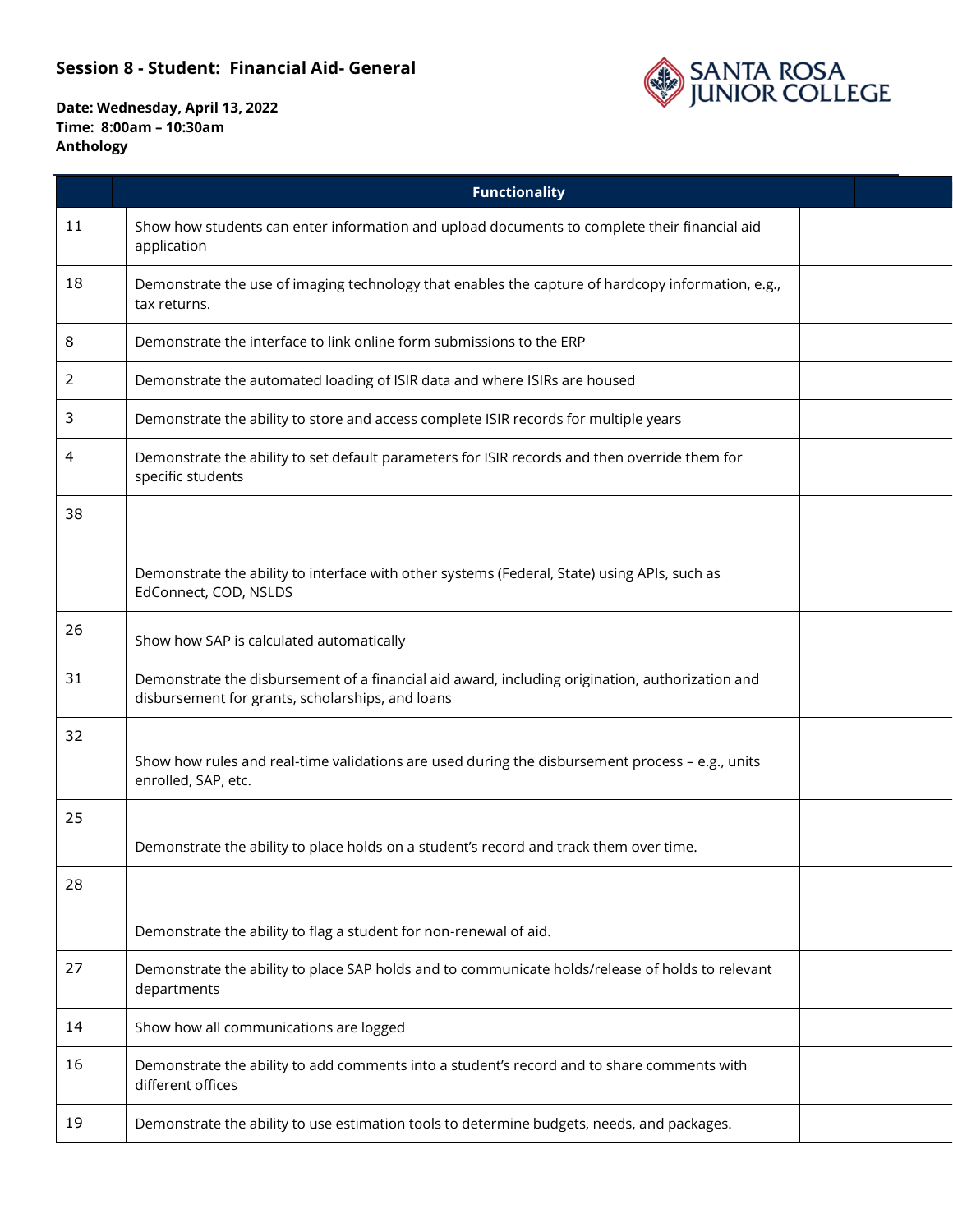

**Date: Wednesday, April 13, 2022 Time: 8:00am – 10:30am Anthology**

|    |               | <b>Functionality</b>                                                                                                                                                                        |  |  |  |
|----|---------------|---------------------------------------------------------------------------------------------------------------------------------------------------------------------------------------------|--|--|--|
| 48 |               | Demonstrate ability to work in multiple years, and to migrate students forward in future years.                                                                                             |  |  |  |
| 30 |               | Demonstrate the ability to manage a student's acceptance or modification of their financial aid<br>award.                                                                                   |  |  |  |
| 20 |               | Demonstrate the creation of a package that involves a variety of aid (e.g., loans, grants, work study)<br>and ability to auto-package based on rules                                        |  |  |  |
| 41 |               | Demonstrate the ability to display disbursement information at the student level.                                                                                                           |  |  |  |
| 24 | anticipated). | Demonstrate the ability to make changes to awards that have already been made to students (in the<br>event, for example, that the federal & state government has more/less funding than was |  |  |  |
| 17 |               | Demonstrate the use of an audit trail that logs all transactions that are relevant to the processing of<br>a student's financial aid application.                                           |  |  |  |
| 35 |               | Demonstrate the ability, with appropriate authority, to override specific awards. Demonstrate the<br>availability of an audit trail for such overrides.                                     |  |  |  |
| 46 |               | Demonstrate ability to import external awards into the system                                                                                                                               |  |  |  |
| 40 |               | Demonstrate the ability to integrate with third party services, e.g., ELM                                                                                                                   |  |  |  |
| 36 |               | Demonstrate the ability to calculate and award Lifetime Eligibility Used (LEU) students based on<br>remaining eligibility.                                                                  |  |  |  |
| 37 | actual usage. | Demonstrate the ability to redistribute awards for LEU students within the award year based on                                                                                              |  |  |  |
| 9  |               | Demonstrate the techniques that are used to track the completeness of financial aid applications.                                                                                           |  |  |  |
| 5  |               | Demonstrate the ability to set flags on students' records for follow up action, e.g., verification, c-<br>codes, dependency issues                                                          |  |  |  |
| 7  |               | Demonstrate the creation of rules that define the various application materials that must be<br>submitted by students and how/where documents are tracked                                   |  |  |  |
| 45 |               | Demonstrate ability to develop queries and reports                                                                                                                                          |  |  |  |
| 47 |               | Demonstrate role-based access                                                                                                                                                               |  |  |  |
| 42 |               | Demonstrate the ability to provide a calculator on a student interface to determine award amount<br>based on unit load                                                                      |  |  |  |
|    |               |                                                                                                                                                                                             |  |  |  |